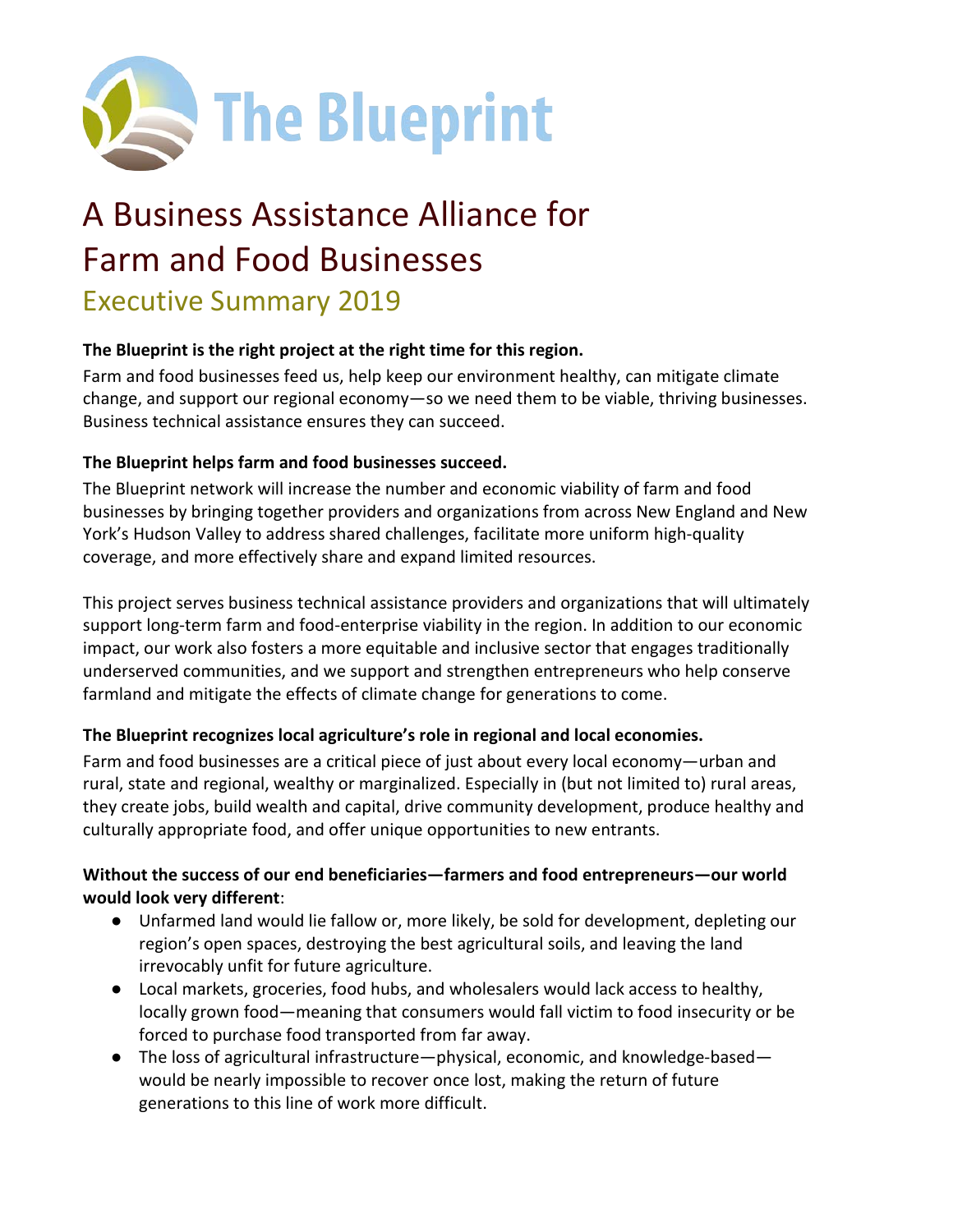- Farm and food businesses also protect our water supply, build soil, and propagate humane production processes—practices that will disappear if these enterprises do.
- Our region's distinct agricultural identity would fade, depriving future generations of important historical legacies.

**The success of small farms and food businesses, especially in an era of Big Ag and bigger chains, offers a sense of economic democracy—a chance for anyone to successfully build a thriving business that can do** *good* **in addition to doing** *well***.**

#### Our Solution

The status quo offers at best a patchwork of informal networks—meaning providers depend heavily on personal connections, end beneficiaries may not know what individual resources are available or may not be able to access one-on-one coaching locally, and the system as a whole lacks efficiency, unity, and connection. *In short, we can and must do better.*

Led by longtime sector experts, the Blueprint project is distinguished by its collaborative, forward-thinking approach to business viability for farmers and food entrepreneurs—a unique regional purview, a broad collection of stakeholders, and a specific focus on this critical element of farm and food enterprise viability. The Blueprint project will create a singular network of business advisors working for farm and food businesses—resulting in a group better able to share best practices, build a pipeline for the future, and deliver more uniform high-quality services to a larger client pool. The network will also be well equipped to fundraise collectively for sector-wide benefit.

#### *The Blueprint aims to increase the number and economic viability of farm and food businesses* representing the diverse populations of the Hudson Valley and New England. The project will

shift the regional status quo of service provision by networking, elevating, and supporting business technical assistance to farm and food businesses and by constructing a professional network of providers that is representative of the diversity of our farm and food community in our region.

#### **What are our specific intended outcomes?**

Our goal is to establish and sustain a strong, diverse interstate network of business technical assistance providers that facilitates professional development, networking, and advocacy opportunities for members while cultivating a pipeline of future service providers and securing resources to benefit the entire network.

#### **1. Develop a pipeline of new advisors.**

It is critical to cultivate a pipeline of new qualified service providers to maintain the workforce in the region, meet the needs of Socially Disadvantaged Populations, and address the expanding needs of stakeholders as demands for services grow in the region. **We will learn from established programs developed to train service providers to work with women and populations facing cultural barriers.**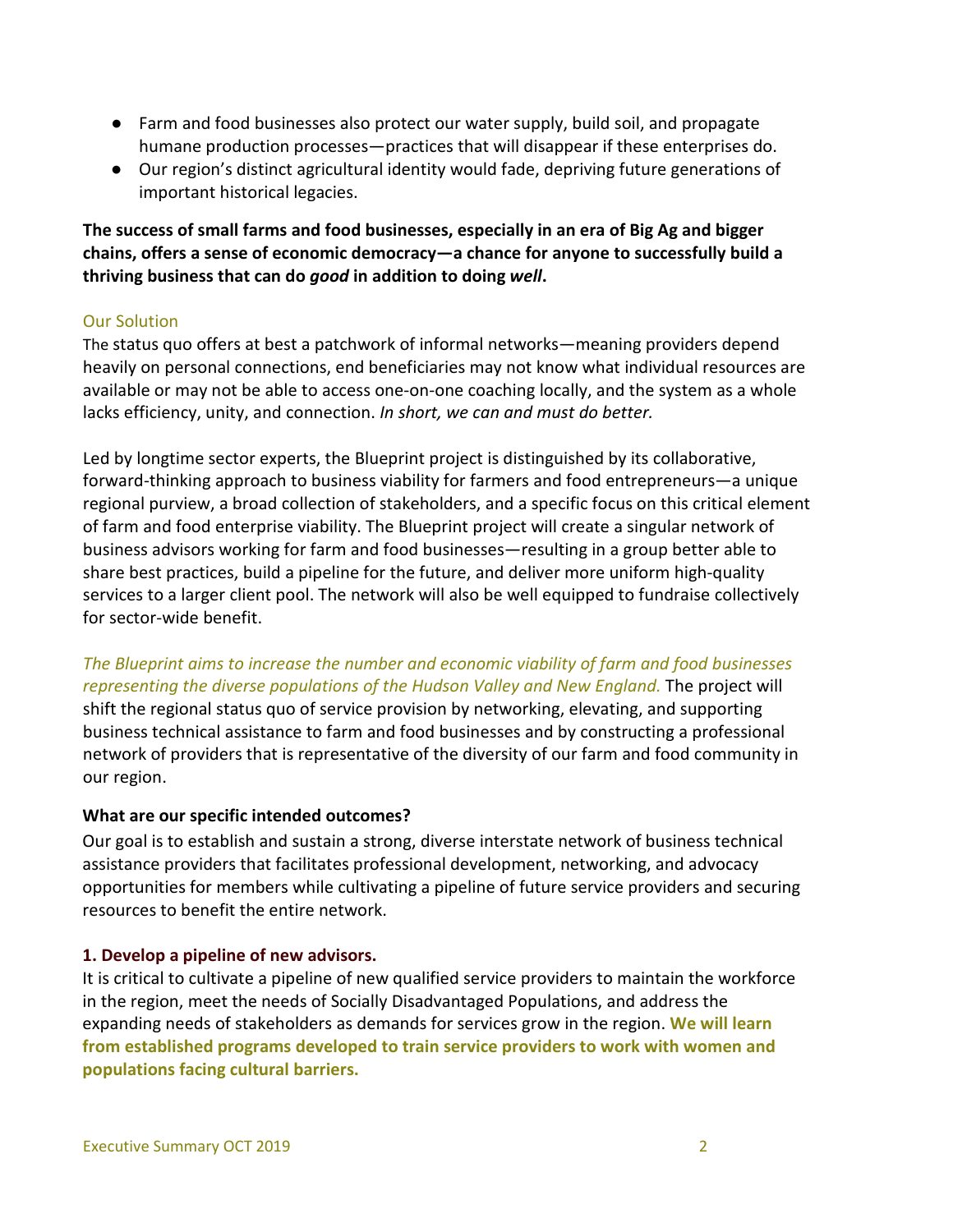#### **2. Create a Professional Development Network.**

Currently farm advisors have very few opportunities to build their skills and create a community of support. The development of a network of business advisors is an essential aspect of The Blueprint and achievement of its three objectives. This is especially true when sharing best practices, identifying opportunities for professional development, and collaborating to meet our clients' needs. Consideration of SDA populations as this structure is developed is key.

#### **3. Identify the most critical resource gaps and develop promising funding strategies.**

We know that there are opportunities for farm assistance programs to leverage their collective efforts across the region, and significantly increase funding for these essential programs - as well as for direct farmer assistance. Our organizations also know that farmers from SDA populations have consistently been under-funded and under-served. In order to truly serve our farmers, we need to not only identify these gaps in financial assistance we must create innovative ways to fund our collective work.

#### **How will we measure success?**

The Blueprint's mission will succeed when its members can consistently meet demand for highquality business technical assistance services. In organizational terms, we will succeed when our network is financially sustainable and well used across the region from year to year.

## **THE BLUEPRINT ORGANIZATION**

### Leadership

**Executive Committee Hudson Valley AgriBusiness Development Corporation, The Carrot Project, and Vermont Farm & Forest Viability Program**

**Steering Committee Albany Cooperative Extension American Farmland Trust, Grow NYC, Hudson Valley Farmer Training Collaborative, Land for Good, and New Entry Sustainable Farming Project**

#### **This project has distinct aims for various audiences:**

*Practitioners and Programs***:** Establish an integrated professional network, with opportunities for training, mentorship, referrals, funding, sharing of resources and best practices, and other benefits

*Allies***:** Effectively leverage monetary and other resources to support, elevate, train, and promote business assistance providers throughout the region

*Influencers***:** Shift perceptions of farm and food business viability [work] as important and advocate for its role in economic development and in realizing other food system goals around wealth creation, diversified participation, food access, environmental conservation, and climate-change mitigation.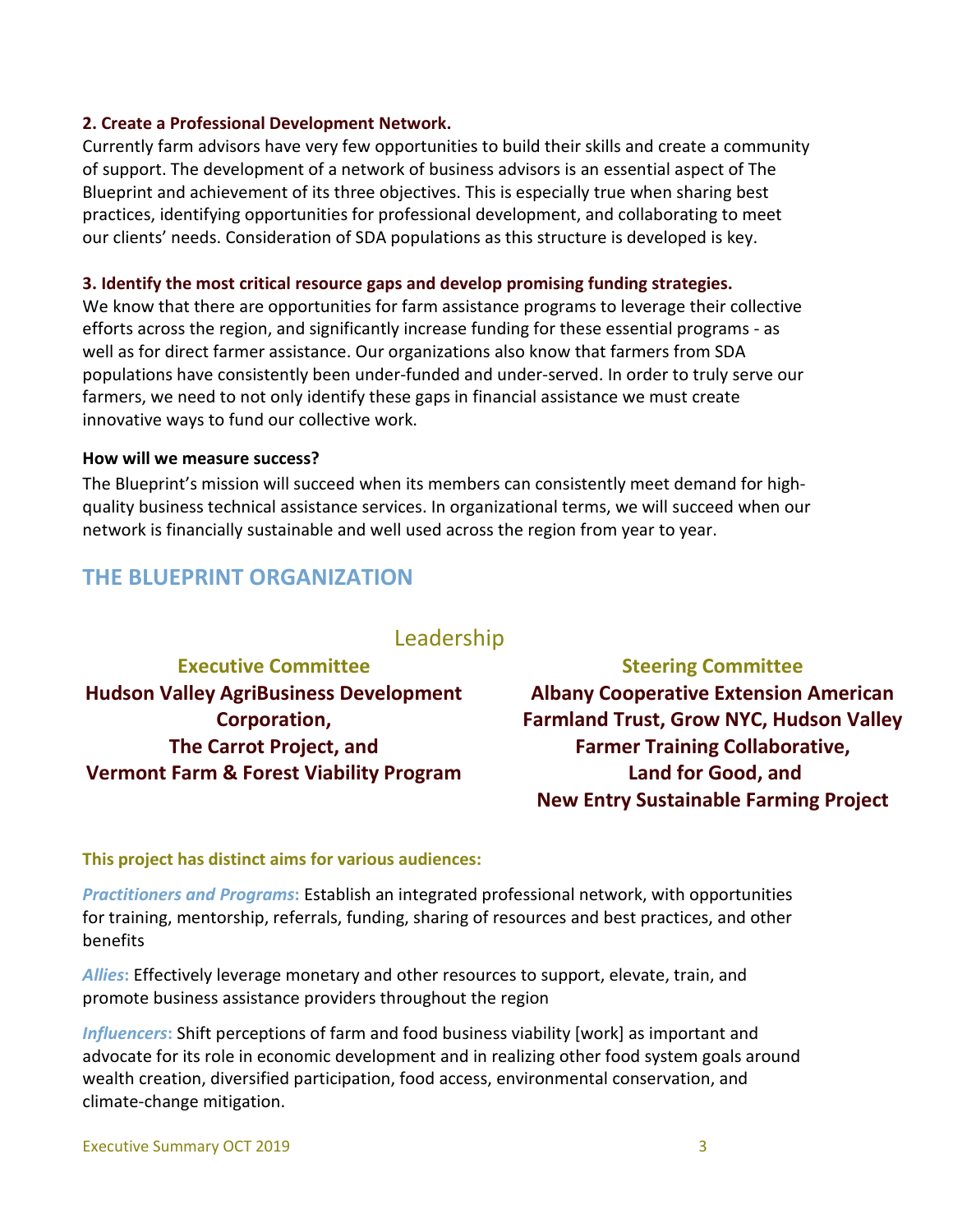#### **Organizational Values**

**Stewardship and Sustainability:** We focus on the long-term health and vitality of our working landscape. We believe farm and food entrepreneurs contribute to food sovereignty and economic security for local and regional communities. The value and benefits of working landscapes and the agricultural economy need to be clearly articulated in and valued by society.

**Equitable Access to Resources:** We recognize that access to land, capital and economic security are integral to food sovereignty and ability to start and grow a business, and we are committed to supporting farmers and food systems entrepreneurs in their pursuit of these resources. We acknowledge that there are certain groups of people that have historically been disadvantaged and we work to ensure equal access to these resources by all.

**Effectiveness and Accountability:** Our partners and programs are results focused, track progress, and adjust accordingly.

**Innovation and Entrepreneurship:** We support farm and food entrepreneurs in pursuing their ability to provide a living for their families, contribute to the economic security of their communities, create good jobs and have a good quality of life. Viable businesses create abundance and contribute to healthy communities.

**Respect and Collaboration:** We bring a humble, thoughtful, respectful and practical approach to working as a collaborative and engage in a collaborative leadership process. We support coordination among and between service providers, consultants, stakeholders and business owners to maximize outcomes, in relationships of mutual reciprocity.

**Equity & Inclusion:** We embed equity & inclusion in our work by prioritizing the redistribution of power, funding, and resources. We are committed to being a transformative, anti-racist organization.

**Systems Approach:** We employ a holistic analysis and use systems thinking in our strategic planning and implementation.

#### **How We Accomplish our Vision**

The Alliance's governing structure is comprised of a Steering Committee with an Executive Committee, permanent Working Groups and temporary project Task Forces. In the coming years additional Working Groups will be developed - with a focus on Diversity, Equity and Inclusion as a core element of all our decision-making groups.

There are four Working Groups or Task Forces that support the organization: Professional and Workforce Development, Resource Development, Communications, State and Federal Policy. As the host organization, The Carrot Project's Executive Director, Dorothy Suput, is in charge of staff and high level operations. Our Coordinator ensures that all these entities are collaborating, and manages the day to day of the Alliance. The Executive Committee shares leadership on Task Forces with members. The Alliance is a program of TSNE-The Carrot Project.